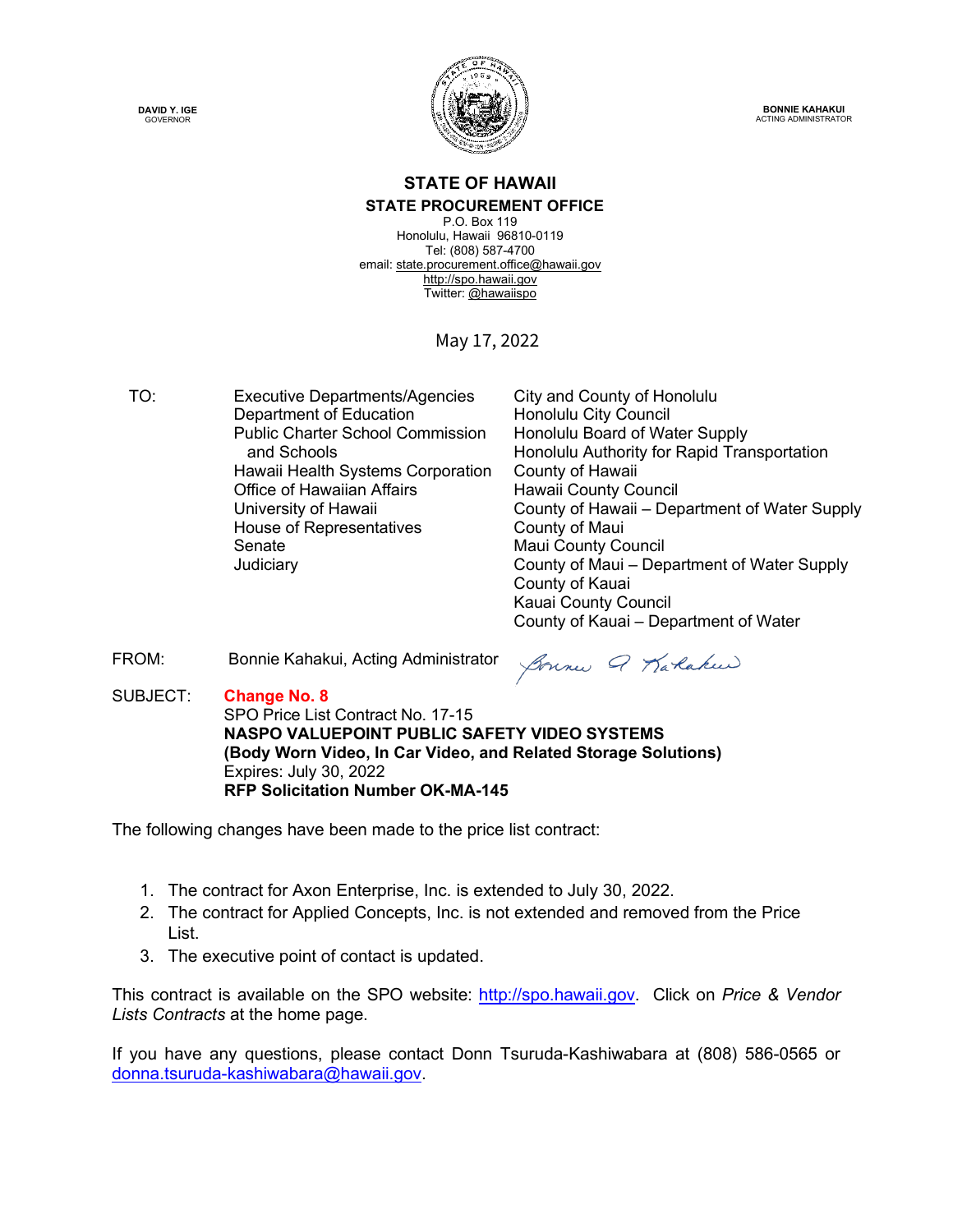#### **STATE OF HAWAII STATE PROCUREMENT OFFICE**

**SPO Price List Contract No. 17-15 Includes Change No. 8 Effective 05/17/2022**

#### **NASPO VALUEPOINT PUBLIC SAFETY VIDEO SYSTEMS (Body Worn Video, In Car Video, and Related Storage Solutions)**

(NASPO ValuePoint Master Agreement No. OK-MA-145-015 – Axon Enterprise, Inc.) **June 30, 2017 to July 30, 2022**

#### **INFORMATION ON NASPO VALUEPOINT**

The NASPO ValuePoint Cooperative Purchasing Organization is a multi-state contracting consortium of state governments, including local governments, of which the State of Hawaii is a member. The NASPO ValuePoint Purchasing Organization seeks to achieve price discounts by combining the requirements of multi-state governmental agencies, and cost-effective and efficient acquisition of quality products and services.

The State of Oklahoma is the current lead agency and contract administrator for the NASPO ValuePoint Public Safety Video Systems (Body Worn Video, In Car Video, and Related Storage Solutions) contract. A request for competitive sealed proposals was issued on behalf of NASPO ValuePoint Cooperative Purchasing Organization, LLC and contracts were awarded to eight qualified Contractors. The State of Hawaii has signed a Participating Addendum with three Contractors.

The purpose of this contract is for qualified Contractors to provide State and Local Governments to easily equip their public safety transportation equipment and employees with the following:

#### BAND 1: Body Worn Video Cameras and Recording Devices

To include, but not limited to: Mobile Camera and Recording Equipment which is not permanently installed on a fixed surface. This may be attached to a person, mounted on the chest, belt, hat, or glasses etc. Equipment shall be able to capture video from the Officer's perspective and store the recorded video on a secure hosted website, or secure local storage solution.

#### BAND 2: Vehicle Mounted Video and Recording Devices

Includes permanently mounted video equipment. Intended use for police vehicles, public transit, school buses, and other public safety vehicles. Additional, products can be proposed and available for use by a variety of law enforcement applications, which may also include state police, marine police, corrections, game and inland fisheries, forestry, border surveillance, educational campuses, as well as local fire department and other emergency first responder needs.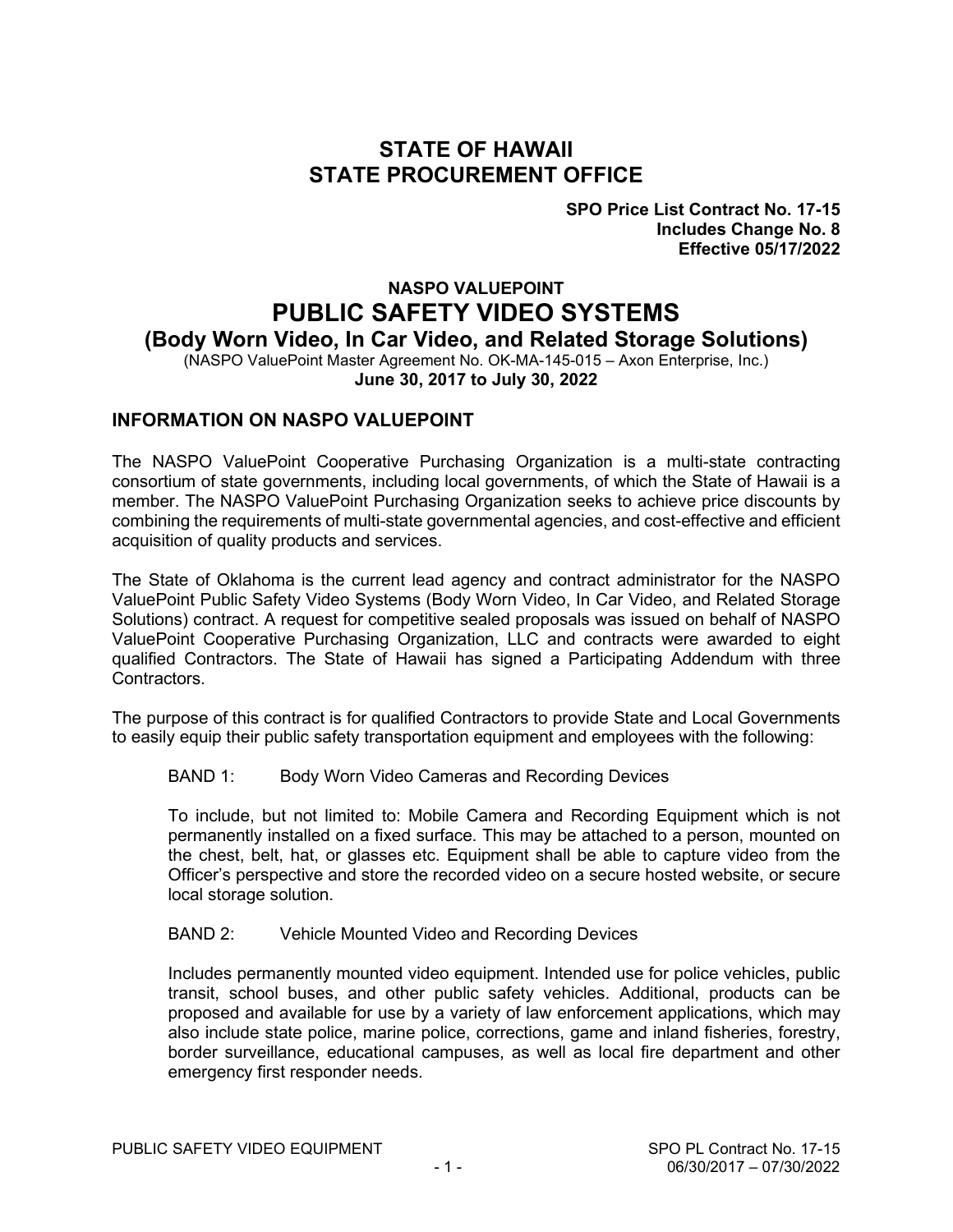BAND 3: Video Storage, Data Security, Software, and Peripherals

This band will include all supporting equipment and/or services for video storage, including Government cloud services or local secured storage systems. Data management tools, software with related maintenance, and/or license fees, related peripherals. Band 3 is not considered to be a hardware category without the purchase of bundled video products and/or accessories.

For additional information on this contract, visit the NASPO ValuePoint website at [https://www.naspovaluepoint.org/portfolio/public-safety-video-systems-2017-2022/.](https://www.naspovaluepoint.org/portfolio/public-safety-video-systems-2017-2022/)

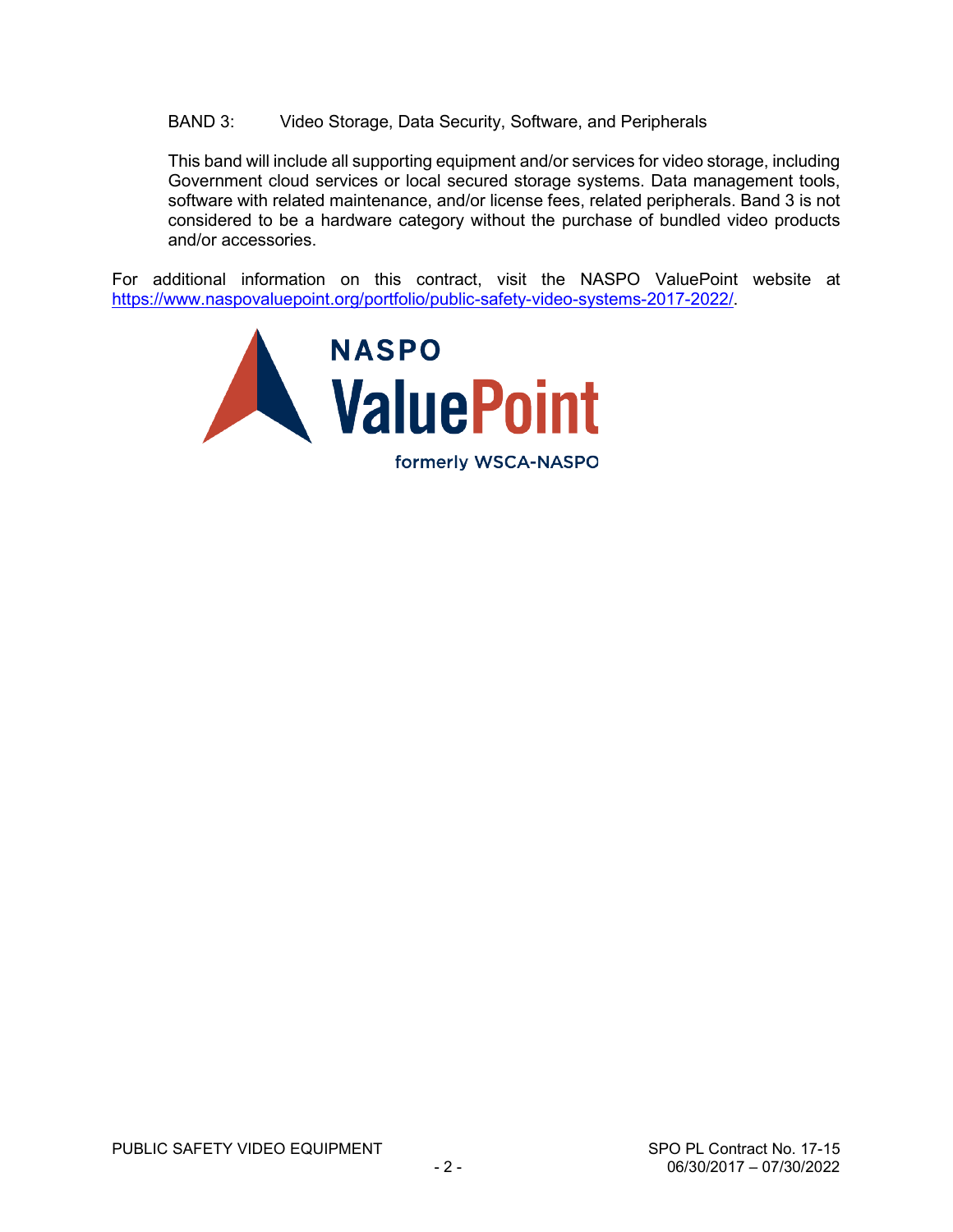**PARTICIPATING JURISDICTIONS** listed below have signed a memorandum of agreement with the SPO and are authorized to utilize this vendor list contract.

| <b>Executive Departments/Agencies</b>                     | City and County of Honolulu (C&C Honolulu)         |
|-----------------------------------------------------------|----------------------------------------------------|
| Department of Education (DOE)                             | Honolulu City Council                              |
| <b>Public Charter School Commission</b>                   | Honolulu Board of Water Supply                     |
| and Schools                                               | Honolulu Authority for Rapid Transportation (HART) |
| Hawaii Health Systems Corporation (HHSC) County of Hawaii |                                                    |
| Office of Hawaiian Affairs (OHA)                          | Hawaii County Council                              |
| University of Hawaii (UH)                                 | County of Hawaii – Department of Water Supply      |
| House of Representatives (House)                          | County of Maui                                     |
| Senate                                                    | <b>Maui County Council</b>                         |
| Judiciary                                                 | County of Maui – Department of Water Supply        |
|                                                           | County of Kauai                                    |
|                                                           | Kauai County Council                               |
|                                                           | County of Kauai – Department of Water              |

The participating jurisdictions are not required, but may purchase from this vendor list contract, and requests for exception from the contract are not required. Participating jurisdictions are allowed to purchase from other contractors, however, HRS chapter 103D and the procurement rules apply to purchases using the applicable procurement method and its procedures, such as small purchases or competitive sealed bidding. The decision to use this contract or to solicit pricing from other sources will be at the discretion of the participating jurisdiction.

**POINTS OF CONTACT.** Questions regarding the products listed, ordering, pricing, and status should be directed to the Contractor(s).

| <b>Jurisdiction</b>                                       | <b>Name</b>                  | <b>Phone</b> | <b>FAX</b> | E-mail                                   |
|-----------------------------------------------------------|------------------------------|--------------|------------|------------------------------------------|
| Executive                                                 | Donn Tsuruda-<br>Kashiwabara | 586-0565     | 586-0570   | donna.tsuruda-<br>kashiwabara@hawaii.gov |
| <b>DOE</b>                                                | <b>Procurement Staff</b>     | 675-0130     | 675-0133   | G-OFS-DOE-Procurement@k12.hi.us          |
| <b>Public Charter School</b><br>Commission and<br>Schools | Danny Vasconcellos           | 586-3775     | 1586-3776  | danny.vasconcellos@spcsc.hawaii.gov      |
| HHSC                                                      | Nancy Delima                 | 359-0994     |            | ndelima@hhsc.org                         |
| <b>OHA</b>                                                | <b>Christopher Stanley</b>   | 594-1833     | 594-1865   | chriss@oha.org                           |
| <b>UH</b>                                                 | Karlee Hisashima             | 956-8687     | 956-2093   | karlee@hawaii.edu                        |
| House                                                     | <b>Brian Takeshita</b>       | 586-6423     | 586-6401   | takeshita@capitol.hawaii.gov             |
| Senate                                                    | Carol Taniguchi              | 586-6720     | 586-6719   | c.taniguchi@capitol.hawaii.gov           |
| Judiciary                                                 | <b>Tritia Cruz</b>           | 538-5805     | 538-5802   | tritia.l.cruz@courts.hawaii.gov          |

Procurement questions or concerns may be directed as follows: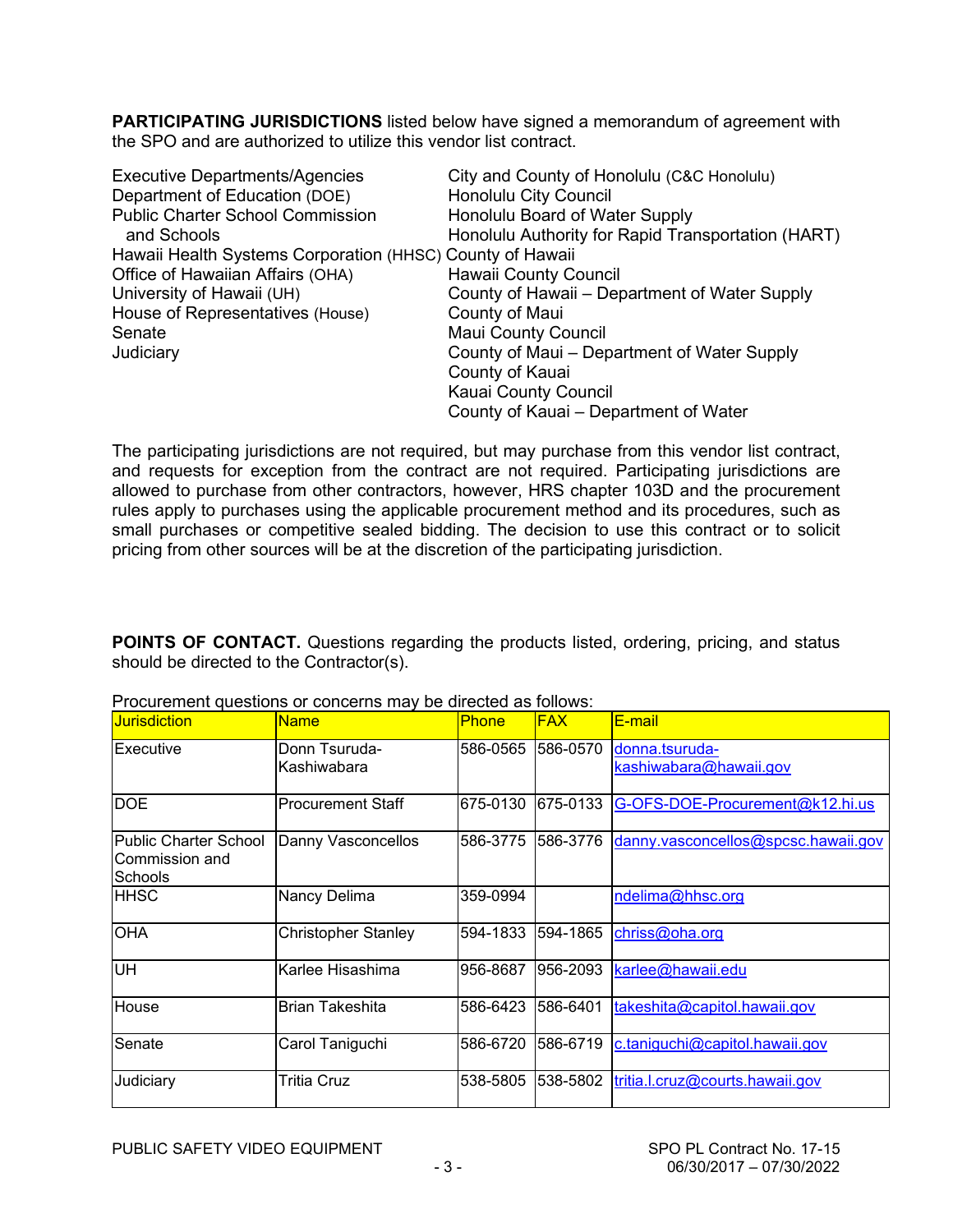| C&C of Honolulu                                    | <b>Procurement Specialist</b>                | 768-5535             | 768-3299             | bfspurchasing@honolulu.gov                   |
|----------------------------------------------------|----------------------------------------------|----------------------|----------------------|----------------------------------------------|
| Honolulu City Council                              | Kendall Amazaki, Jr.<br><b>Nanette Saito</b> | 768-5084<br>768-5085 | 768-5011<br>768-5011 | kamazaki@honolulu.gov<br>nsaito@honolulu.gov |
| Honolulu Board of<br><b>Water Supply</b>           | <b>Procurement Office</b>                    | 748-5071             |                      | fn procurement@hbws.org                      |
| <b>HART</b>                                        | Dean Matro                                   | 768-6246             |                      | Dean.matro@honolulu.gov                      |
| County of Hawaii                                   | Diane Nakagawa                               | 961-8440             | 961-8248             | diane.nakagawa@hawaiicounty.gov              |
| Hawaii County Council Diane Nakagawa               |                                              | 961-8440             | 961-8248             | diane.nakagawa@hawaiicounty.gov              |
| County of Hawaii-<br>Department of Water<br>Supply | Ka'iulani Matsumoto                          | 961-8050<br>ext. 224 | 961-8657             | kmatsumoto@hawaiidws.org                     |
| County of Maui                                     | Jared Masuda                                 | 463-3816             |                      | jared.masuda@co.maui.hi.us                   |
| Maui County Council                                | Marlene Rebugio                              | 270-7838             |                      | marlene.rebugio@mauicounty.us                |
| County of Maui-<br>Department of Water<br>Supply   | Kenneth L. Bissen                            | 270-7684             | 270-7136             | ken.bissen@co.maui.hi.us                     |
| County of Kauai                                    | <b>Ernest Barreira</b>                       | 241-4295             | 241-6297             | ebarreira@kauai.gov                          |
| Kauai County Council                               | Codie Tabalba<br><b>Scott Sato</b>           | 241-4193<br>241-4810 | 241-6349<br>241-6349 | ctabalba@kauai.gov<br>ssato@kauai.gov        |
| County of Kauai-<br>Department of Water            | Marcelino Soliz                              | 245-5470             | 245-5813             | msoliz@kauaiwater.org                        |

**USE OF THIS LIST CONTRACT BY NONPROFIT ORGANIZATIONS.** Pursuant to HRS §103D-804, nonprofit organizations with current purchase of service contracts (HRS chapter 103F) have been invited to participate in the SPO price and vendor list contracts.

A listing of these nonprofit organizations is available at the SPO website: [http://spo.hawaii.gov.](http://spo.hawaii.gov/) Click on *For Vendors > Non-Profits > Cooperative Purchasing Program > View the list of qualifying nonprofits eligible to participate in cooperative purchasing.*

If a nonprofit wishes to purchase from an SPO price or vendor list contract, the nonprofit must obtain approval from each Contractor (participation must be mutually agreed upon, for example). A Contractor may choose to deny participation by a nonprofit. However, if a nonprofit and Contractor mutually agree to this arrangement, it is understood that the nonprofit will retain its right to purchase from other than an SPO price list contract vendor(s).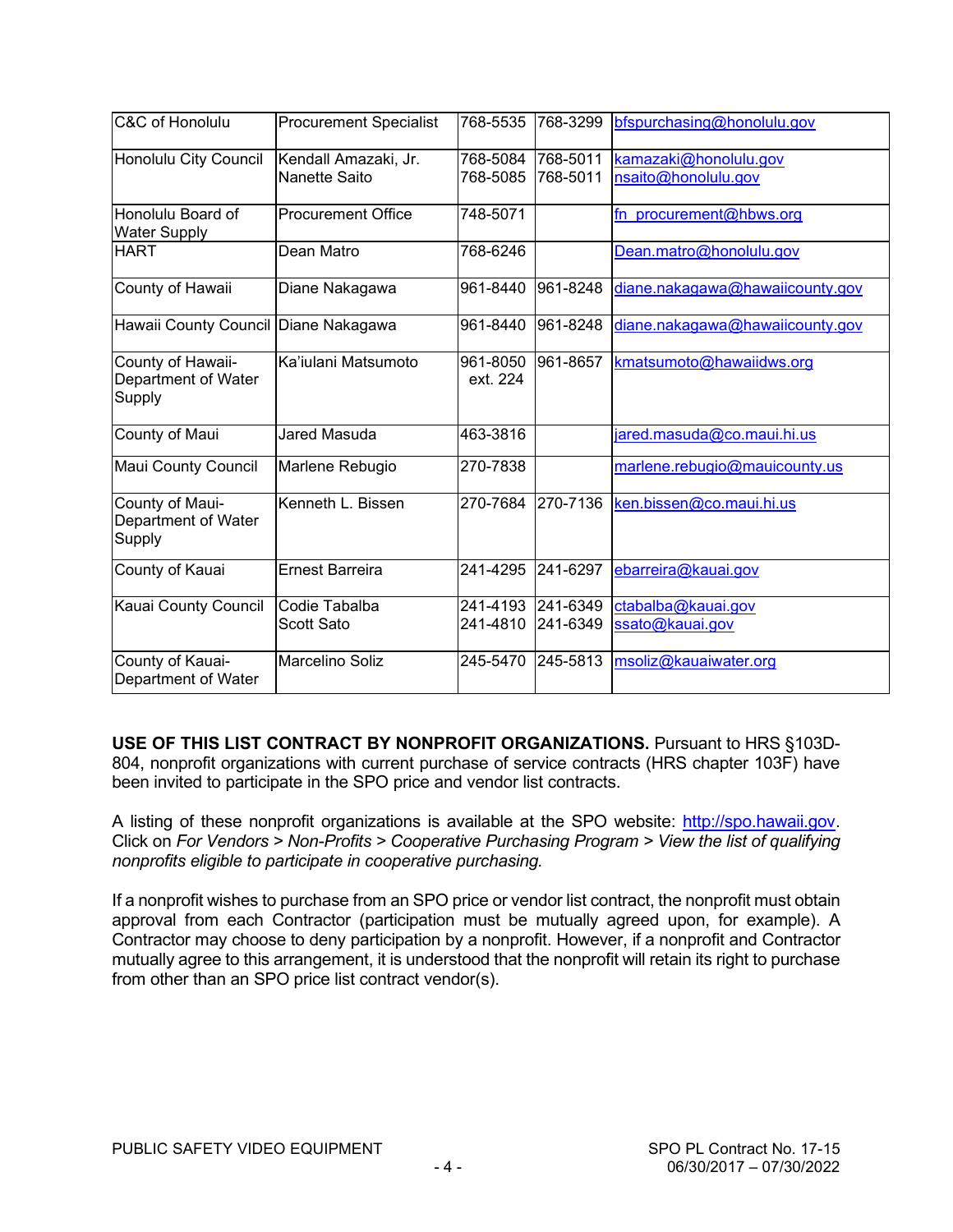**VENDORS.** The following vendors are authorized to provide Public Safety Video Equipment (Body Worn Video, In Car Video, and Related Storage Solutions). They have signed a Master Agreement with the State of Oklahoma and a Participating Addendum with the Hawaii State Procurement Office.

Axon Enterprise, Inc.

**CONTRACT TERM.** The initial term of the Master Agreement is for two (2) years, through January 31, 2019 with the option to renew for three (3) additional one (1) year term(s) or portions thereof.

**VENDOR CODES** for annotation on purchase orders are obtainable from the *Alphabetical Vendor Edit Table* available at your department's fiscal office. Agencies are cautioned that the remittance address on an invoice may be different from the address of the vendor code annotated on the purchase order.

**COMPLIANCE PURSUANT TO HRS §103D-310(c).** Prior to awarding this contract, the SPO verified compliance of the Contractor(s) named in the SPO Price List Contract No. 17-15. *No further compliance verification is required prior to issuing a contract, purchase order, or pCard payment when utilizing this contract.*

**PURCHASING CARD (pCard).** The State of Hawaii Purchasing Card (pCard) is required to be used by the Executive department/agencies, excluding the DOE, HHSC, OHA, and UH, for orders totaling less than \$2,500. For purchases of \$2,500 or more, agencies may use the pCard, subject to its credit limit, or issue a purchase order.

**PURCHASE ORDERS** may be issued for purchases of \$2,500 or more and for vendors who either do not accept the pCard, set minimum order requirements before accepting the pCard for payment, or who charge its customers a transaction fee for the usage.

**SPO PL CONTRACT NO. 17-15 AND NASPO VALUEPOINT MASTER AGREEMENT NO. OK-MA-145-015 (Axon Enterprise, Inc.)** shall be typed on purchase orders issued against this price list contract. For pCard purchases, the SPO PL Contract No. 17-15 and the NASPO ValuePoint Master Agreement No. OK-MA-145-015 (Axon Enterprise, Inc.) shall be notated on the appropriate transaction document.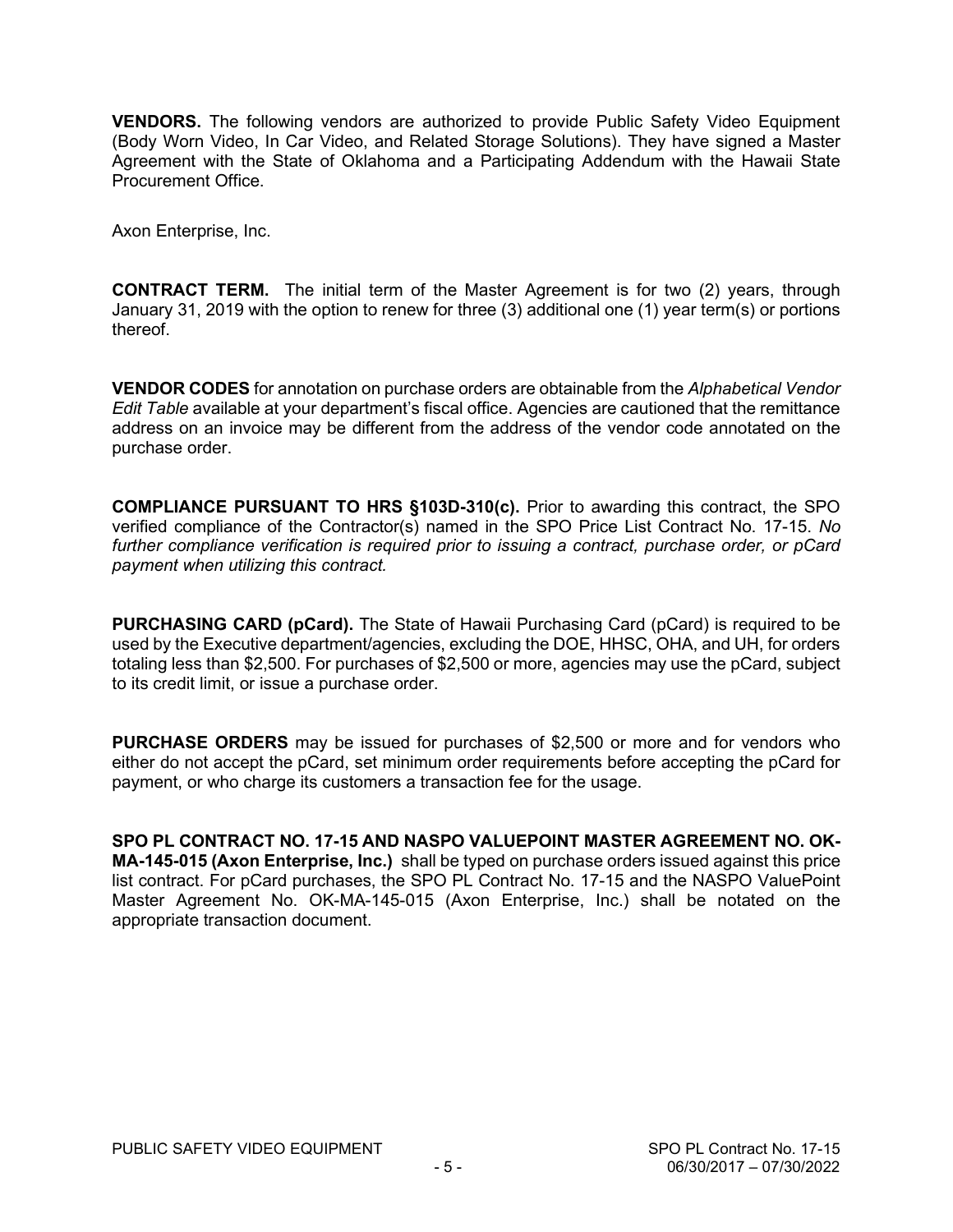**STATE GENERAL EXCISE TAX (GET) AND COUNTY SURCHARGE** shall not exceed the following rates if seller elects to pass on the charges to its customers.

| <b>COUNTY</b>                            | <b>COUNTY</b><br><b>SURCHARGE</b><br><b>TAX RATE</b> | <b>STATE</b><br><b>GET</b> | <b>MAX PASS-</b><br><b>ON TAX</b><br><b>RATE</b> | <b>EXPIRATION DATE</b><br><b>OF SURCHARGE</b><br><b>TAX RATE</b> |
|------------------------------------------|------------------------------------------------------|----------------------------|--------------------------------------------------|------------------------------------------------------------------|
| <b>C&amp;C OF HONOLULU</b>               | 0.50%                                                | 4.0%                       | 4.7120%                                          | 12/31/2030                                                       |
| <b>HAWAII</b>                            | 0.50%                                                | 4.0%                       | 4.7120%                                          | 12/31/2030                                                       |
| COUNTY OF MAUI<br>(including Molokai and | $0.0\%$                                              | 4.0%                       | 4.1666%                                          | No county surcharge                                              |
| Lanai)                                   |                                                      |                            |                                                  |                                                                  |
| <b>KAUAI</b>                             | 0.50%                                                | 4.0%                       | 4.7120%                                          | 12/31/2030                                                       |

The GET or use tax and county surcharge may be added to the invoice as a separate line item and shall not exceed the current max pass-on tax rate(s) for each island. The GET is not applied to delivery charges.

County surcharges on state general excise (GE) tax or Use tax may be visibly passed on but is not required. For more information on county surcharges and the max pass-on tax rate, please visit the Department of Taxation's website at [http://tax.hawaii.gov/geninfo/countysurcharge.](http://tax.hawaii.gov/geninfo/countysurcharge)

**PAYMENTS** are to be made to the remittance address of the Contractor(s). HRS §103-10, HRS, provides that the State shall have thirty (30) calendar days after receipt of invoice or satisfactory completion of contract to make payment. Payments may also be made via pCard.

**VENDOR AND PRODUCT EVALUATION.** Form SPO-012, Evaluation: Vendor or Product, for the purpose of addressing concerns on this vendor list contract, is available to agencies at the SPO website: [http://spo.hawaii.gov.](http://spo.hawaii.gov/) Click on *Forms* on the home page.

**PRICE OR VENDOR LIST CONTRACT AVAILABLE ON THE INTERNET** at the SPO website: [http://spo.hawaii.gov.](http://spo.hawaii.gov/) Click on *Price & Vendor List Contracts* on the home page.

#### **AGENCY INSTRUCTIONS FOR PRICE QUOTES**

#### **BAND 1 AND BAND 2**

- 1. For new equipment, agency shall obtain one (1) written price quote.
- 2. For any spare or additional parts, agency shall obtain one (1) written price quote from an authorized vendor.

#### **BAND 3**

1. Purchasing agencies must follow department procedures for purchasing computer hardware, software, and services. Executive Branch: For purchases over \$100K ETS-205 request must be approved by the CIO. For purchases under \$100K ETS-205 must be submitted for tracking purposes. ETS-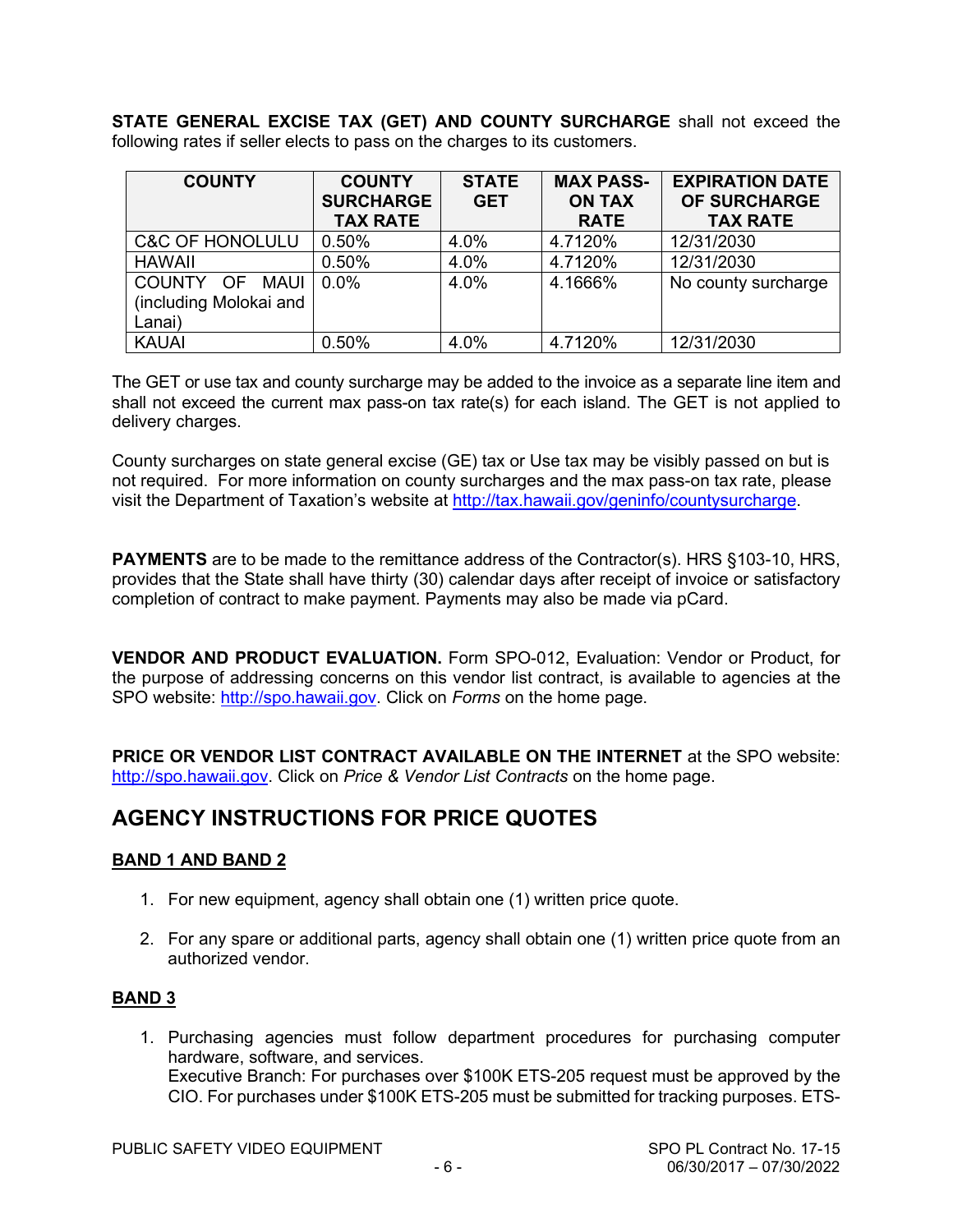T205 and instructions is available at: [http://ets.hawaii.gov/governance/it-governance](http://ets.hawaii.gov/governance/it-governance-forms/)[forms/](http://ets.hawaii.gov/governance/it-governance-forms/) 

- 2. For new purchases, agency shall obtain a minimum of two (2) written price quotes from two (2) different authorized vendors.
- 3. For annual license renewal and maintenance for computer software, agency shall obtain a minimum of one (1) written price quote form an authorized vendor.

Purchasing agencies are required to complete Form SPO-010, Record of Procurement, for expenditures \$5,000 or more. If unable to obtain the minimum number of price quotes, written justification is explained in Part D. The approved Form SPO-010 is kept in the procurement/contract file. Form SPO-010 is available on the SPO website: [http://spo.hawaii.gov.](http://spo.hawaii.gov/) Click on *Forms* on the home page.

Vendor information is available on page 14.

**CONSIDERATION OF QUOTES.** Agencies shall consider all responsive and responsible quotes received. An award shall be made to the vendor(s) offering the lowest price. If the lowest price does not meet the agencies specification requirement, the award may be made to the vendor(s) whose offer represents the best value to the agency. Best value means the most advantageous offer determined by evaluating and comparing all relevant criteria in addition to price so that the offer meeting the overall combination that best services the agency is selected. These criteria may include, in addition to others, the total cost of ownership, performance, history of the vendor, quality of goods, services, delivery and proposed technical performance.

#### **PERFORMANCE/SCOPE OF WORK**

- A. Overview
	- 1. Product Bands BAND 1: Body Worn Video Cameras and Recording Devices BAND 2: Vehicle Mounted Video and Recording Devices BAND 3: Video Storage, Data Security, Software, and Peripherals
	- 2. Each band shall include all associated hardware, software, mounting equipment and services. With the volatile speed of technology designs, growing demands and unique customizable configurations, these bands shall remain flexible and may be redefined during the life of this contract.
	- 3. Option of Good, Better, and Best to allow for utilization for both small and large public organizations.
- B. BAND 1: Body Worn Video Cameras and Recording Devices

To include, but not limited to: Mobile Camera and Recording Equipment which is not permanently installed on a fixed surface. This may be attached to a person, mounted on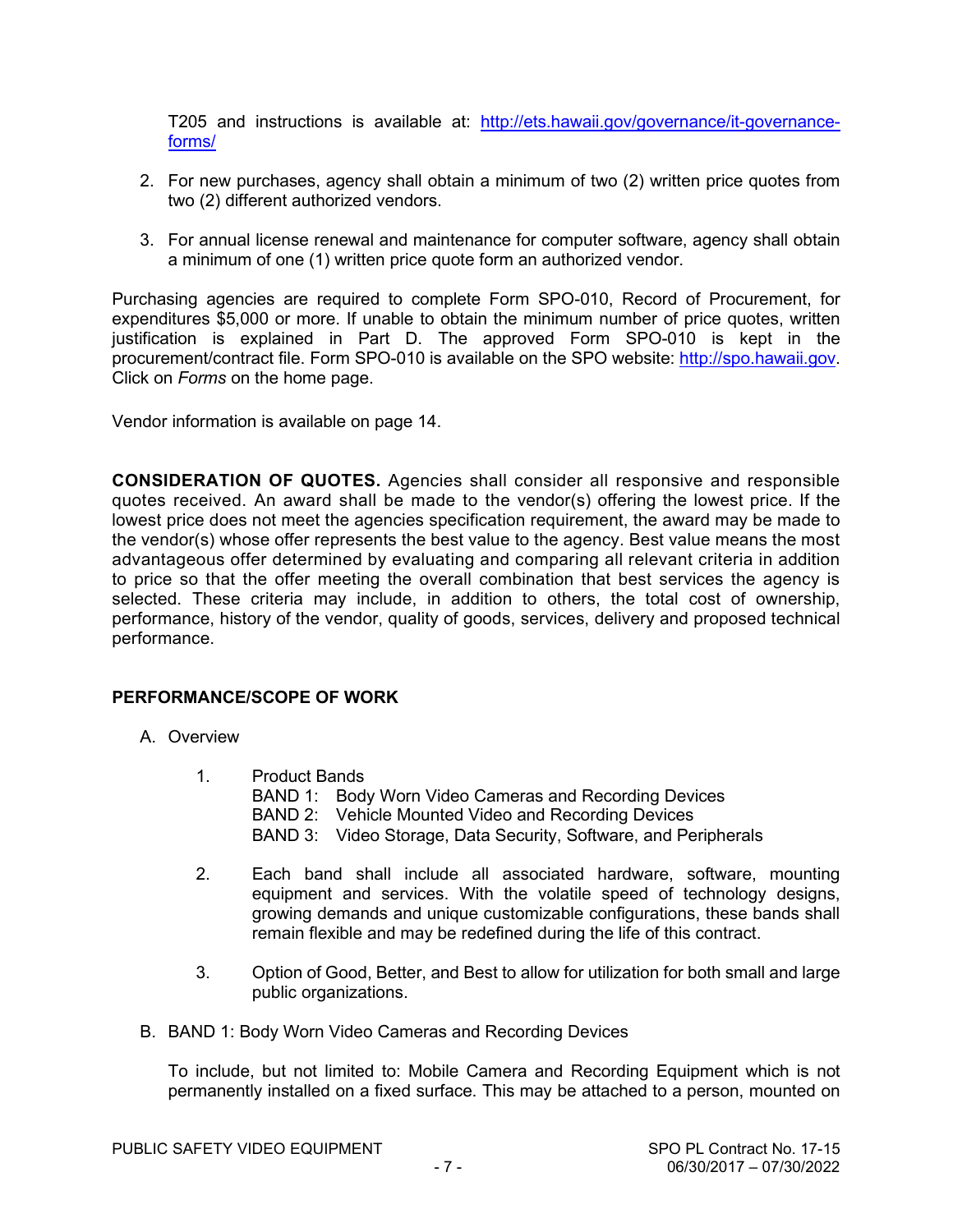the chest, belt, hat, or glasses, etc. Equipment shall be able to capture video form the Officer's perspective and store the recorded video on a secure hosted website, or secure local storage solution.

| <b>SPEC REQUIREMENT</b>           | <b>GOOD</b>        | <b>BETTER</b>       | <b>BEST</b>            |
|-----------------------------------|--------------------|---------------------|------------------------|
|                                   |                    |                     |                        |
| Resolution                        | 640 x 480          | 1280 x 960          | 1920 x 1080            |
| Format                            | <b>AVI</b>         | MPEG4               |                        |
| Field of View                     | Min. 65 degrees    | Min. 90 degrees     | Min. 120 degrees       |
| <b>LUX</b>                        | 1.5                | 1                   | 0.5                    |
| <b>Record Life</b>                | 2.5                | $\overline{4}$      | 8                      |
| <b>Standby Life</b>               | 6                  | 12                  | 72                     |
| Pre Record Mandatory Y/N          | N                  | Y                   | Y                      |
| Storage                           | 16 GB              | 32 GB               | 64 GB                  |
| <b>Battery Charge Time</b>        | Max 8 hours        | Max 6 hours         | Max 6 hours            |
| <b>Record Time</b>                | 4 hours or less    | 5-7 hours           | 8 and more hours       |
| <b>Frame Rate</b>                 | <b>25 FPS</b>      | <b>30 FPS</b>       | <b>30 FPS</b>          |
| <b>Recharging Option</b>          | <b>USB Cable</b>   | <b>USB Cable or</b> | <b>USB Cable or</b>    |
|                                   |                    | Docking Station     | <b>Docking Station</b> |
|                                   | <b>Visual Only</b> | Visual & Sound      | Visual & Sound         |
| <b>Recording Indicator</b>        |                    | Option              | Option                 |
| Weatherproof/Construction         | <b>IP65</b>        | <b>IP66</b>         | IP67 or IP68           |
|                                   | Graph              | Hours/Minutes       | Hours/Minutes &        |
| <b>Displays Remaining Storage</b> |                    |                     | Audible/Visual         |
| Level                             |                    |                     | Warning                |
| <b>Rotatable Lens</b>             | <b>No</b>          | Yes                 | Yes                    |
| Covert Mode Triggerable           | <b>No</b>          | Yes                 | Yes                    |
| <b>Video Compression</b>          | Lossy              | Lossless            | Lossless               |
| <b>Sound Quality</b>              | Standard           | Hi-Fi               | <b>HD Sound</b>        |

1. Minimum Requirements:

- 2. Technical Mandatory Requirements
	- 2.1 All wiring, cables, clips, or other methods of attachment required for the device to function properly shall be designed to disengage to prevent the wearer from becoming entangled.
	- 2.2 The system shall produce a method to log all recording, deletions, and edits. These reports shall also indicate which items have been deleted, edited, the time and date when changes were made, and who performed the actions.
	- 2.3 The system shall prevent unauthorized alteration or deletion of records and recorded data.
	- 2.4 The system shall be capable to establish the start of a predetermined retention period for any data stored by a date or other even trigger.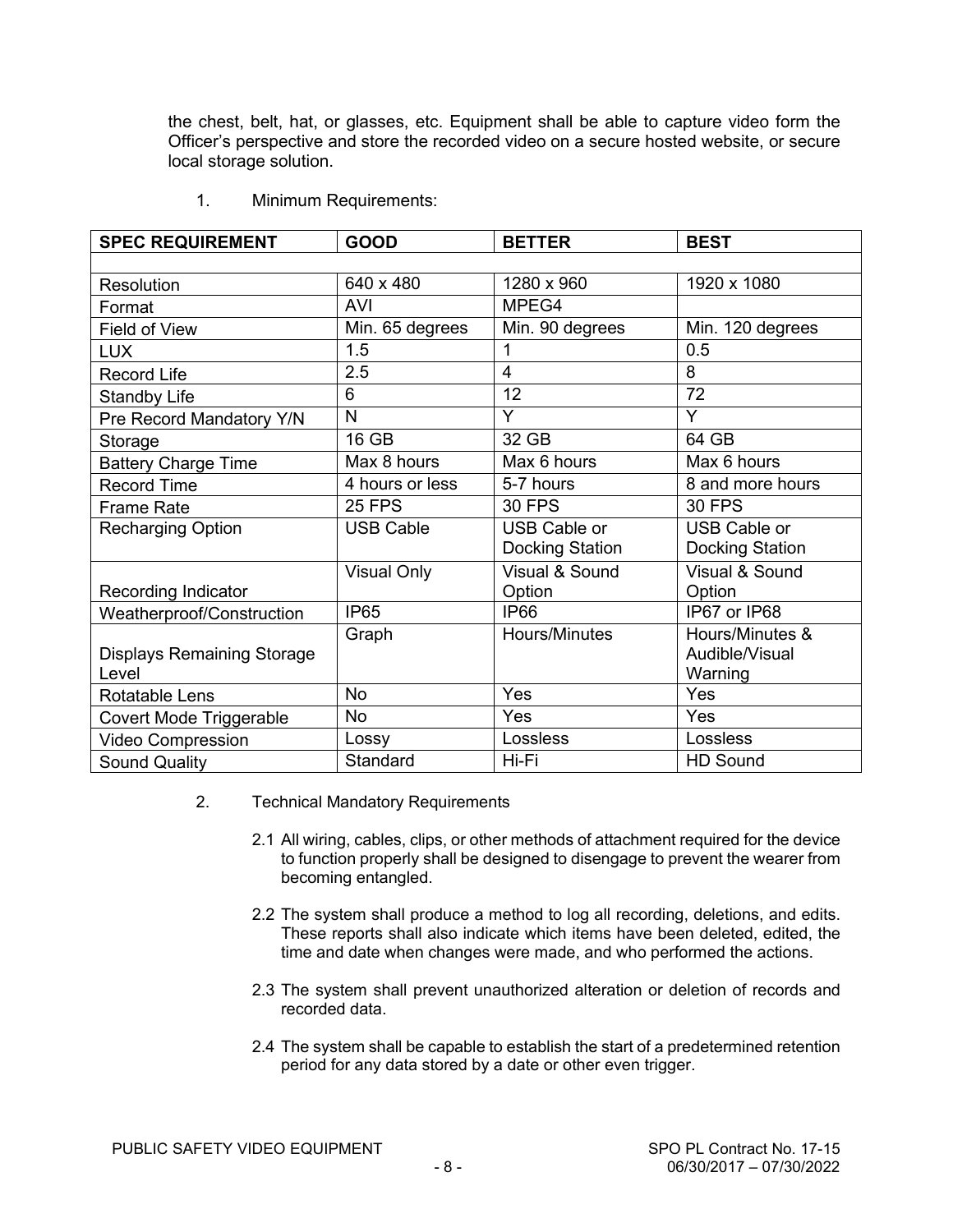- 2.5 The system can resume original retention schedules after recorded data has been used for an investigation, litigation, or any other legal action and said activity has been concluded.
- 2.6 The system shall have total capability to access, search, and retrieve recorded data entirely throughout the predetermined retention period.
- 2.7 The system shall have the capability to restrict access to certain videos. The system can secure recorded data from unauthorized access, regardless of classification, and apply key users viewing privileges.
- C. BAND 2: Vehicle Mounted Video and Recording Devices

Includes permanently mounted video equipment. Intended use is for police vehicles, public transit, school buses, and other public safety vehicles. Additional products for use by a variety of law enforcement applications, which may also include state police, marine police, corrections, game and inland fisheries, forestry, border surveillance, educational campuses, as well as local fire departments and other emergency first responder needs.

1. Minimum Requirements:

All mobile video systems and related audio equipment must conform to the applicable minimum standards as set by the following:

- a) Electronic Industries Association (EIA)
- b) Federal Communications Commission rules and regulations (FCC)
- c) Institute of Electrical and Electronic Engineers (IEEE)
- d) International Electro Technical Commission (IEC)
- e) International Organization for Standardization (ISO)
- f) National Fire Protection International (NFPA)
- g) National Highway Traffic Safety Administration (NHTSA)
- h) Society of Automotive Engineers (SAE)
- i) Underwriters Laboratories Inc. (UL)
- j) Underwriters Laboratories of Canada (ULC)

Any items installed in the interior of the vehicle shall meet the requirements stated in Federal Motor Vehicle Safety Standards.

Manufacturers shall provide the customer the necessary brackets, mounting hardware, and installation instruction that if followed properly will ensure the vendor's equipment is installed in accordance with all appropriate Federal Motor Vehicle Safety Standards (FMVSS) that are in place at the time of the contract between the vendor and the State.

2. Technical Mandatory Minimum Requirements

| Screen/Monitor        | Minimum 3 inches diagonal with color display   |  |
|-----------------------|------------------------------------------------|--|
| Temp Range            | Sub Zero to 120 degrees Fahrenheit             |  |
| Viewing Angle/Diag.   | Rotation of 360 degrees or 180 front facing    |  |
| Front Field of View   | Minimum 24 feed width, 35 feet wull wide angle |  |
| Signal to Noise Radio | Of at least 46 db                              |  |
| Microphone            | Wireless audio from range of 1000 feet         |  |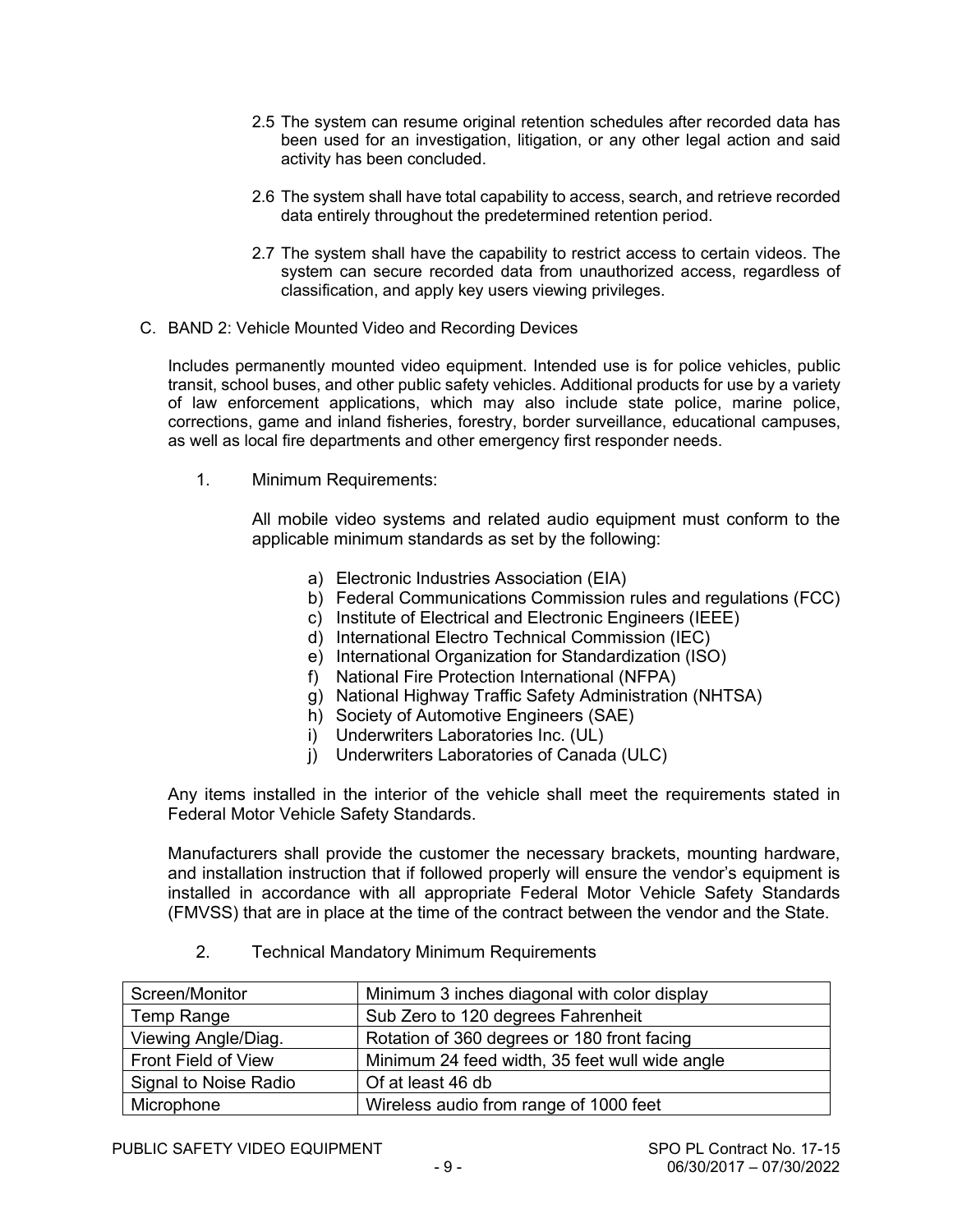| Activation                        | Record Button, Emergency Lights and /or Siren         |
|-----------------------------------|-------------------------------------------------------|
| Duration                          | Record Events, Uninterruped for mimum of 3.5 hours    |
| <b>Power Source</b>               | Between 9 and 18 volts                                |
| <b>Record Indicators</b>          | Illuminated indicator visible outside and front seat  |
| Camera Lens                       | Autofocus/Auto Exposure; Auto white balance           |
| <b>Erasure Prevention</b>         | Erasing, Altering, and/or Recording over data         |
| <b>Time Stamp</b>                 | Video, Audio, Metadata shall be consistent            |
| Audit Log                         | Name/ID, Automated verfication-min 128 bit hash value |
| <b>Equipment Diagnostic</b>       | Shall perform self-test to complete functionality     |
|                                   | Shall send notification to user for any malfunction   |
| <b>Aspect Ratio</b>               | 16:9                                                  |
| <b>High Definition Resolution</b> | 720 <sub>p</sub>                                      |
| <b>Internal Storage</b>           | 128 GB                                                |

- 3. Mandatory Technical Requirements
	- 3.1 Product must not interfere with normal operation of the emergency vehicle; and must not create a safety risk for operator or passengers. Shall not cause interference with any other electronic systems in operation (radio, computers, speed detection, etc.)
	- 3.2 Product shall have "low battery" indicators and provide process for systems to power down without causing any damage to recording device or data storage unit.
	- 3.3 Product must be a complete mountable solution to accommodate different types of vehicles (i.e. Ford Explorers, Dodge Chargers, Chevy Impalas and Tahoes, Public Transportation Bus or Subway cars) without degrading original equipment performance.
	- 3.4 Monitor should include a non-glare touch screen or mechanism to control video in the vehicle.
	- 3.5 System recording should be in a non-proprietary video format.
	- 3.6 Recording should be bother audio and video, with separate channels and capabilities of recording events inside and outside the vehicle simultaneously.
	- 3.7 System must have wireless upload capabilities, and if upload process is interrupted, upload will resume from point of interruption.
	- 3.8 Systems shall have a secure method to access camera system to prevent any unauthorized access to recording device.
	- 3.9 System shall have ability to allow user input for data/metadata associated with tagged video.
	- 3.10 Digital video file must provide ability to determine and authenticate an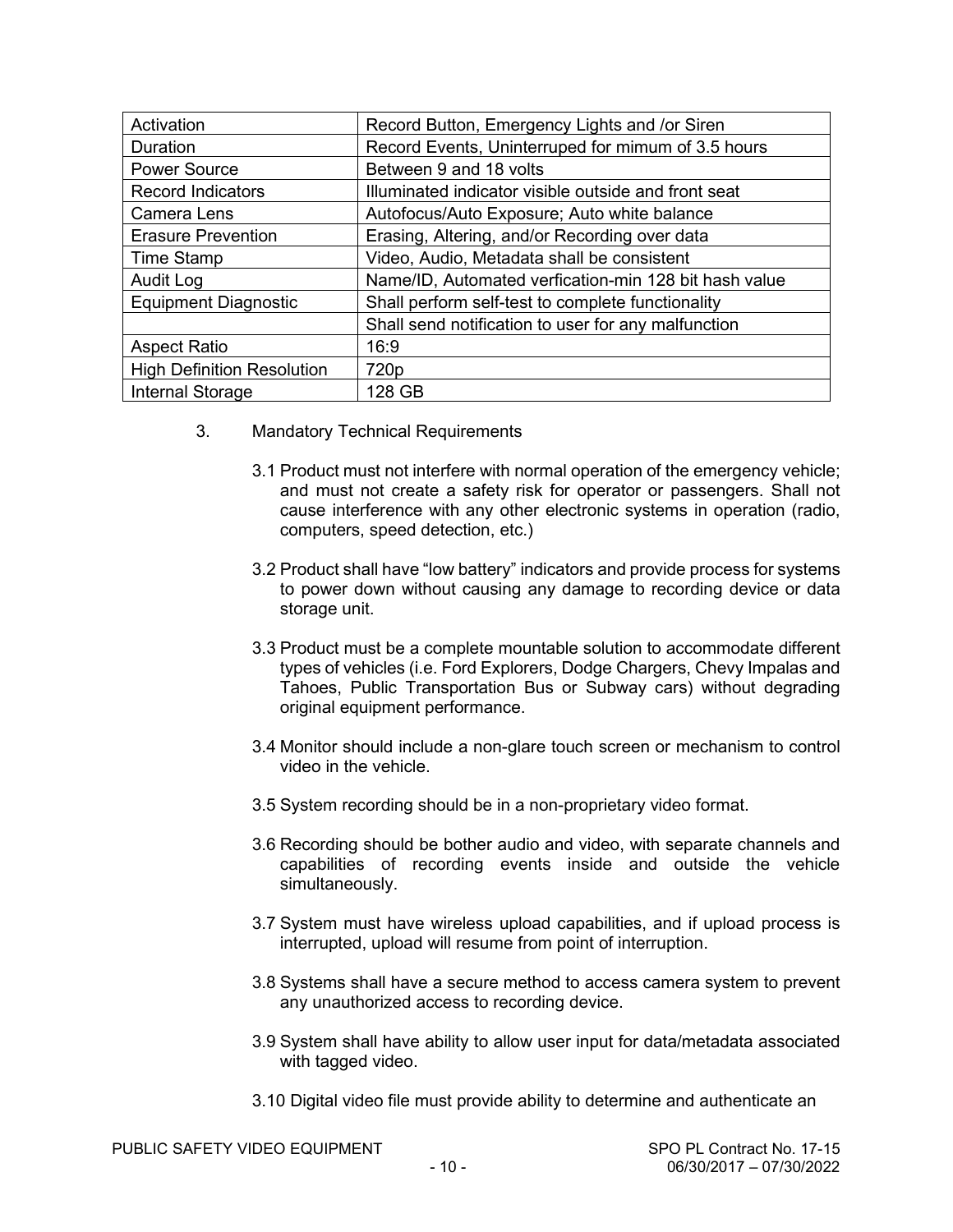#### original file or indicate file has been modified

D. BAND 3: Video Storage, Data Security, Software and Peripherals

This band will include all supporting equipment and/or services for video storage, including Government cloud services or local secured storage systems. Data management tools, software with related maintenance and/or license fees, related peripherals. Band 3 is not considered to be a hardware category without the purchase of bundled video products and/or accessories.

- 1. Mandatory Requirements for Data Management and Storage Services
	- 1.1 Must contractually commit in writing to managing data in accordance with the FBI's Criminal Justice Information Services (CJIS) Security Policy by signing the Security Addendum with each requesting Agency.
	- 1.2 Must provide document that the personnel working in your cloud provider's data center passed a fingerprint-based CJIS background check provided by the FBI or your state's CJIS office.
	- 1.3 Must contractually commit to audits to demonstrate continued adherence and detail providing full support for CJIS compliance.
	- 1.4 Must be able to provide a separate, fully isolated cloud platform for U.S. Federal, State, and Local Government customers.
	- 1.5 Mus agree and certify that the individual State will retain ownership of all data.
	- 1.6 Must attest that all State and Local Government data will be kept within the Continental limits of the United States
	- 1.7 Must explain chain of custody process, all associated user fees, access fees, switch/change fees, and methods of data retrieval.
	- 1.8 All work done must be done in the Continental United States.
	- 1.9 Must have the ability to share video evidence with groups inside and outside of Agency, with no proprietary file formats to view video.
	- 1.10 Agency may require controlled access to evidence; define roles, and

permissions, users, and passwords.

- 1.11 Must be capable of creating multiple evidence files, tags, markers, indexes, and clips without altering original video.
- 1.12 Video management system should contain built-in redaction system For both audio and video.
- E. Product Warranty, Warranties, Cost of Remedy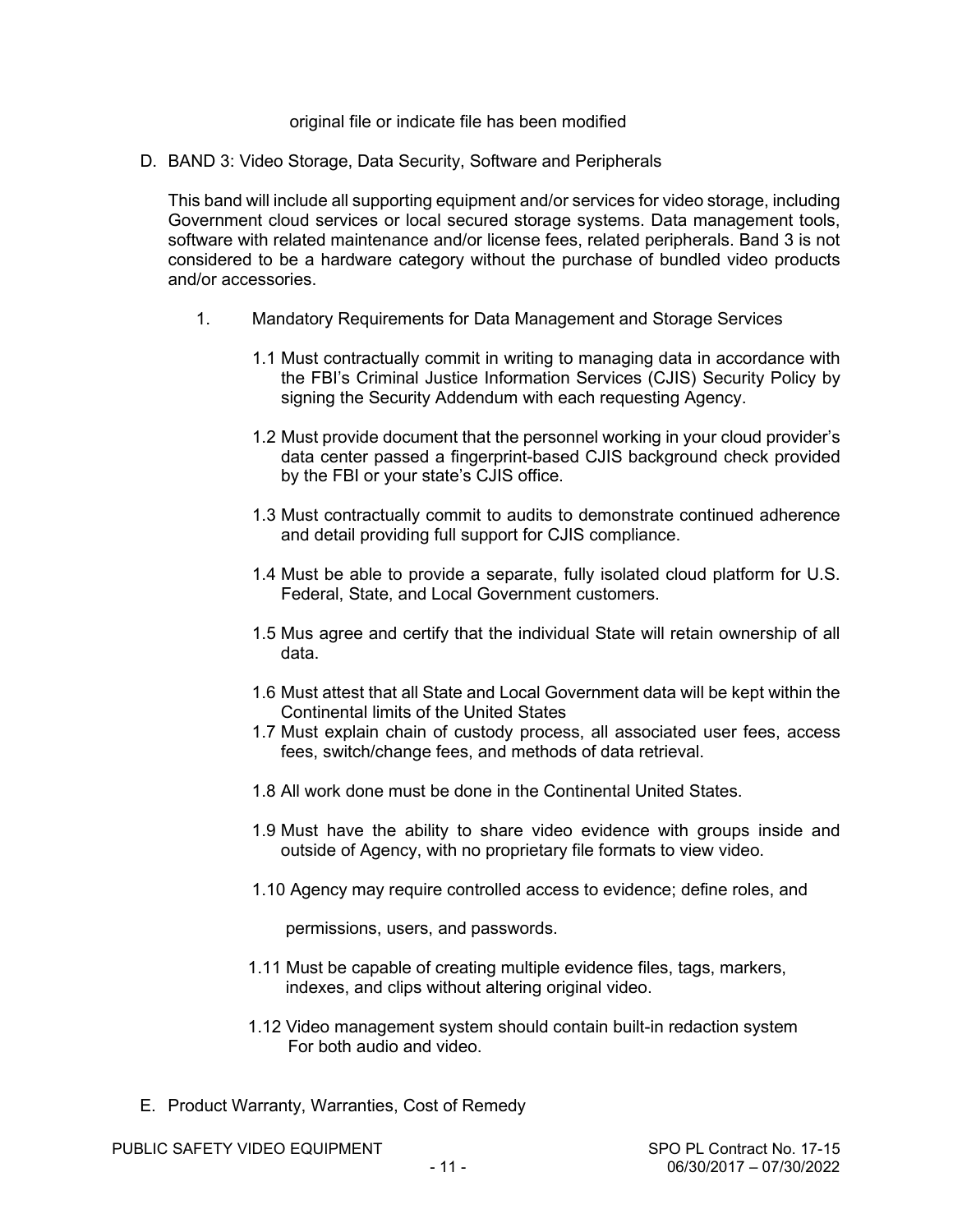Please refer to the Contractor(s) Master Agreement:

Axon Enterprise, Inc.:

[https://s3-us-west-](https://s3-us-west-2.amazonaws.com/naspovaluepoint/1485905595_Public_Safety_Video-TASER%20Master%20Agreement%20(Final)%20Signed(1-31-17).pdf)

[2.amazonaws.com/naspovaluepoint/1485905595\\_Public\\_Safety\\_Video-](https://s3-us-west-2.amazonaws.com/naspovaluepoint/1485905595_Public_Safety_Video-TASER%20Master%20Agreement%20(Final)%20Signed(1-31-17).pdf)[TASER%20Master%20Agreement%20\(Final\)%20Signed\(1-31-17\).pdf](https://s3-us-west-2.amazonaws.com/naspovaluepoint/1485905595_Public_Safety_Video-TASER%20Master%20Agreement%20(Final)%20Signed(1-31-17).pdf)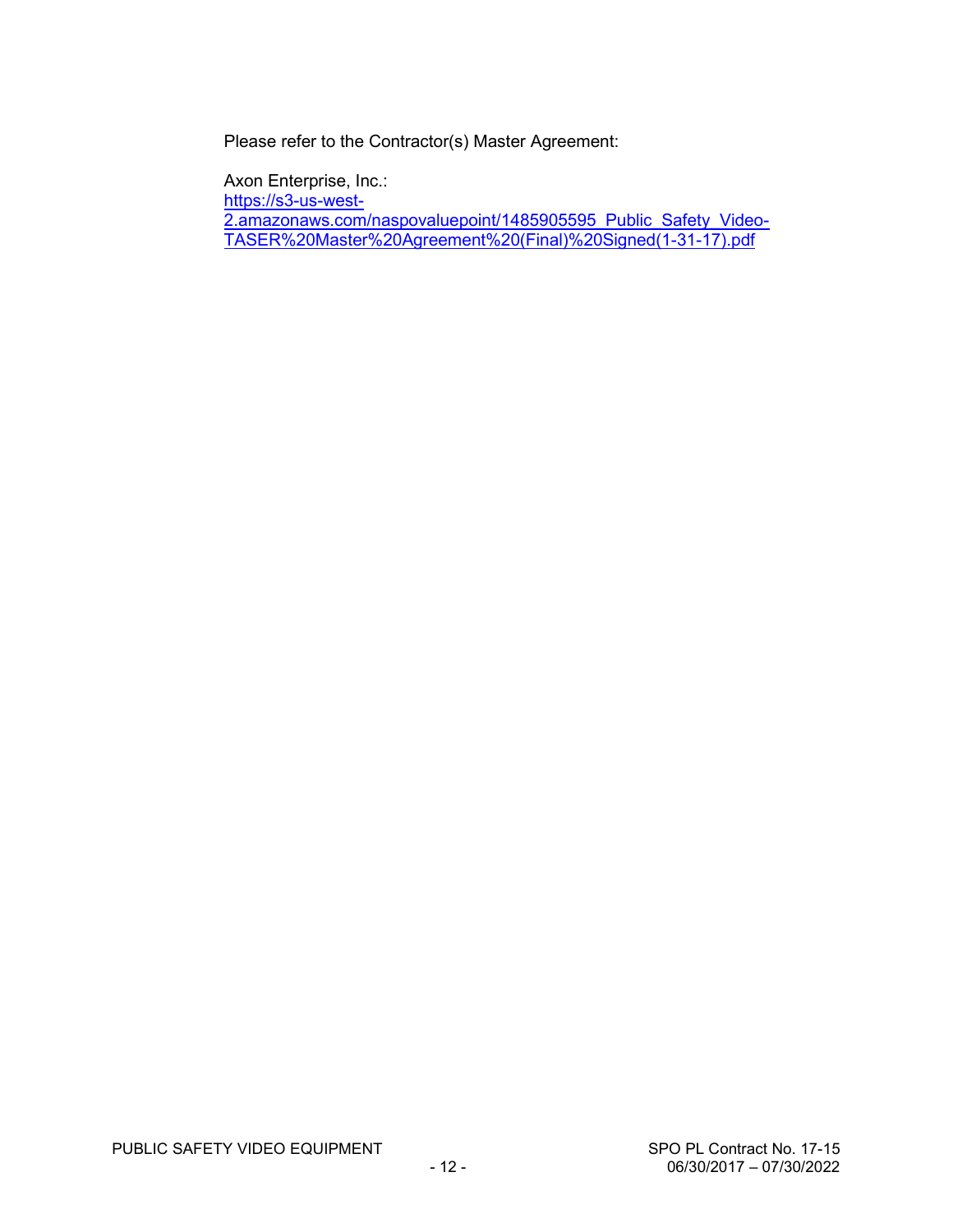## **CONTRACTOR**

# **INFORMATION**